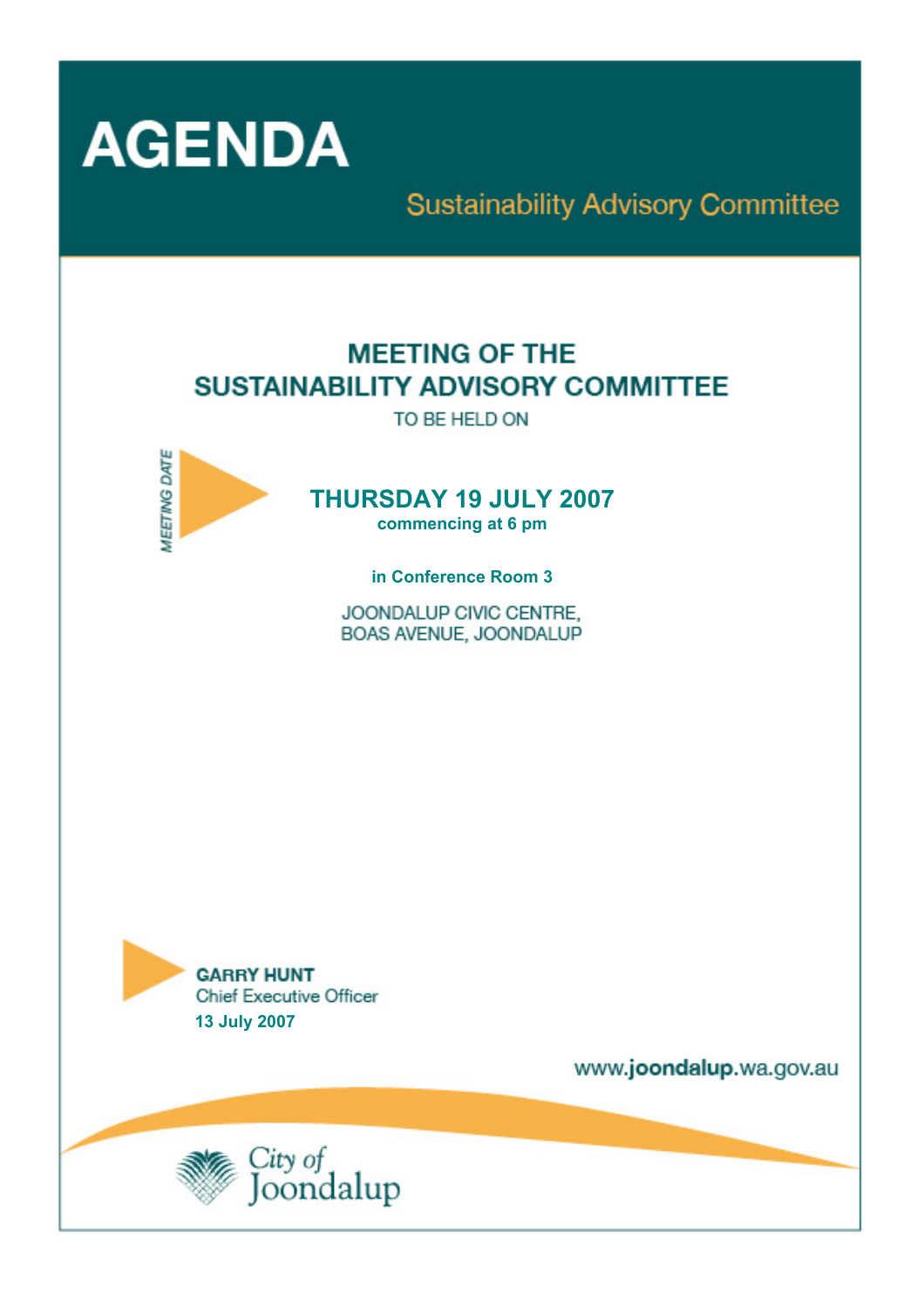Notice is hereby given that a meeting of the **SUSTAINABILITY ADVISORY COMMITTEE** will be held in Conference Room 3, Joondalup Civic Centre, Boas Avenue, Joondalup on **Thursday 19 July 2007** commencing at **6 pm.** 

GARRY HUNT Chief Executive Officer  $\Box$  Joondalup Joondalup 13 July 2007 Western Australia

## **AGENDA**

#### **Committee Members**

Cr Michele John Presiding Person Cr Sue Hart Cr Steve Magyar Cr Russ Fishwick Mr Will Carstairs **Community Rep** Mr John Willett **Community Rep** Mr Brett Dorney<br>
Ms Wendy Herbert<br>
Ms Wendy Herbert<br>
Ms Wendy Herbert<br>
Ms Wendy Herbert<br>
Ms Wendy Herbert<br>
Ms Wendy Herbert<br>
Ms Wendy Herbert<br>
Ms Wendy Herbert<br>
Ms Wendy Herbert Ms Wendy Herbert Vacant **Community** Rep

Ms Melanie Barter **Edith Cowan University** Ms Ute Goeft **PhD Candidate, Edith Cowan University** 

#### *Terms of Reference*

- ¾ *To recommend to the City of Joondalup Council on policy, advice and appropriate courses of action that promote sustainability, which is (1) environmentally responsible, (2) socially sound and (3) economically viable*
- ¾ *To provide advice to Council on items referred to the Committee from the City of Joondalup administration*

**DECLARATION OF OPENING** 

**APOLOGIES/LEAVE OF ABSENCE** 

**CONFIRMATION OF MINUTES**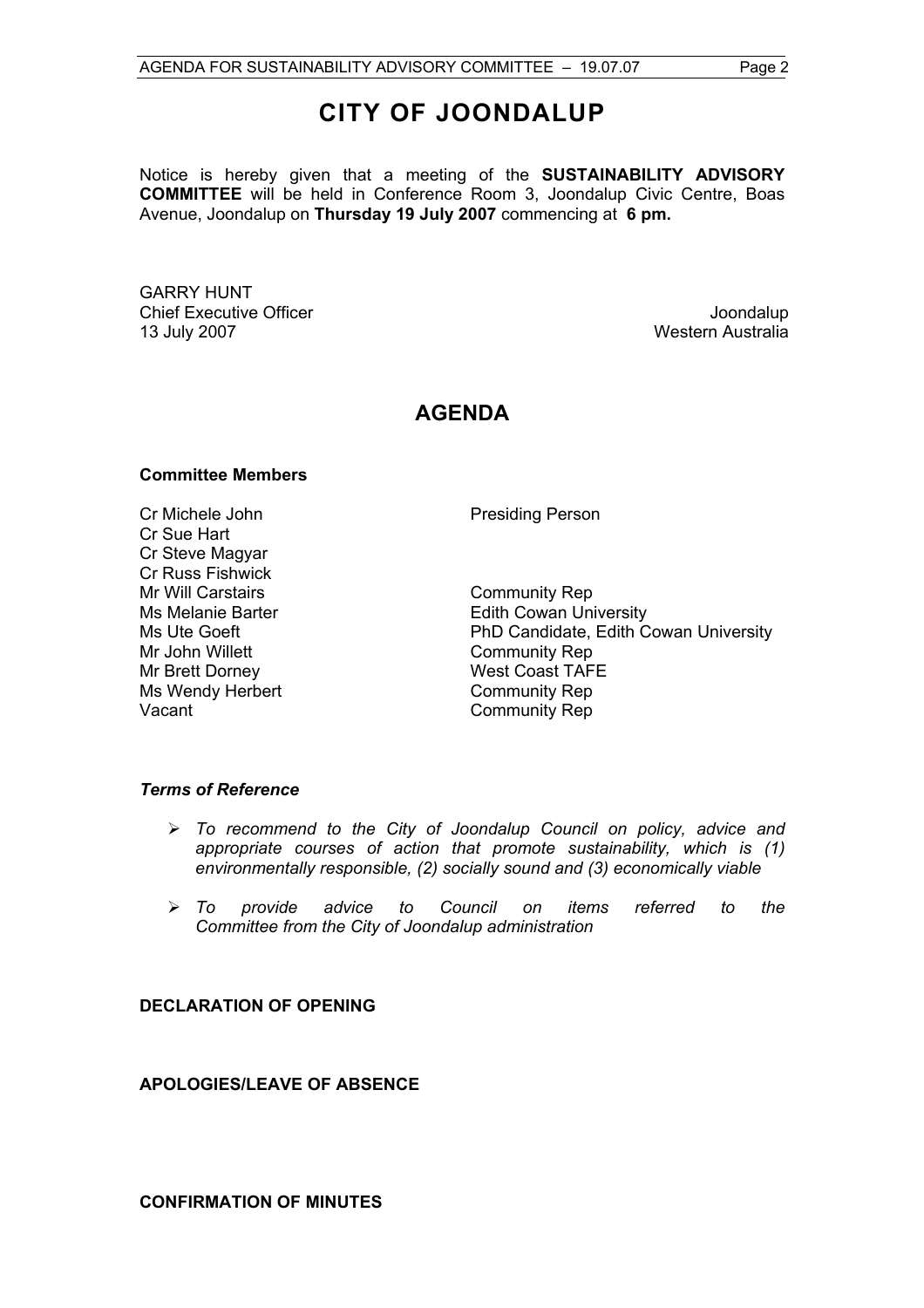MINUTES OF THE SUSTAINABILITY ADVISORY COMMITTEE HELD 24 MAY 2007

#### **RECOMMENDATION**

**That the minutes of the meeting of the Sustainability Advisory Committee held on 24 May 2007 be confirmed as a true and correct record.** 

**ANNOUNCEMENTS BY THE PRESIDING PERSON WITHOUT DISCUSSION** 

#### **DECLARATIONS OF INTEREST**

#### **IDENTIFICATION OF MATTERS FOR WHICH THE MEETING MAY SIT BEHIND CLOSED DOORS**

#### **PETITIONS AND DEPUTATIONS**

#### **REPORTS**

| ltem 1 | <b>Oil Depletion Protocol</b>                | Page 4    |
|--------|----------------------------------------------|-----------|
| Item 2 | <b>Sustainability Projects</b>               | Page 8    |
| ltem 3 | City of Joondalup Environment Plan 2007-2011 | Page 11   |
| ltem 4 | <b>Introduction of Five Star Plus</b>        | Page xxxx |

**MOTIONS OF WHICH PREVIOUS NOTICE HAS BEEN GIVEN** 

**REQUESTS FOR REPORTS FOR FUTURE CONSIDERATION** 

**CLOSURE**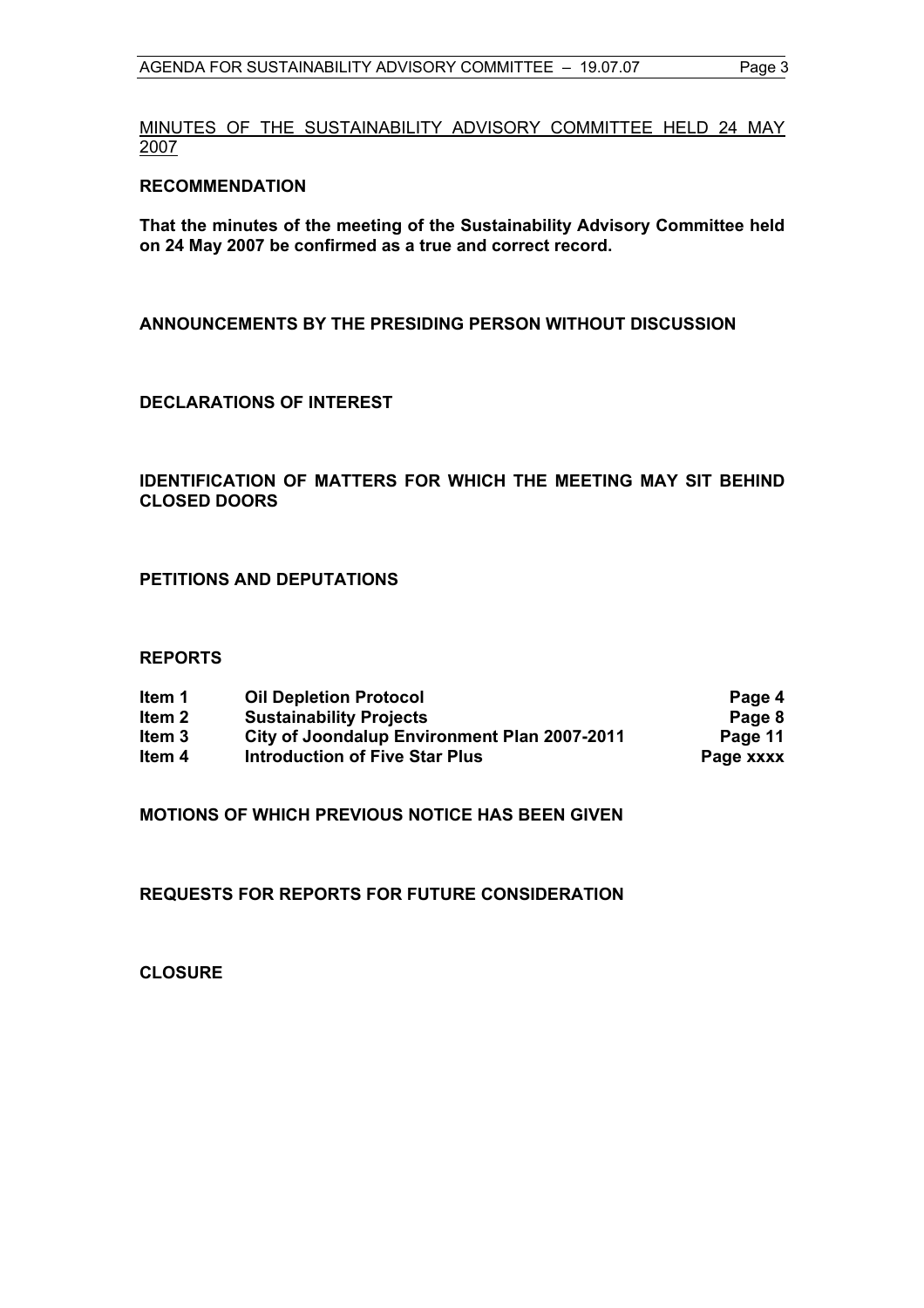### **ITEM 1 OIL DEPLETION PROTOCOL [00906**]

**WARD:** All

**RESPONSIBLE** Mr Ian Cowie **DIRECTOR:** Governance and Strategy

#### **PURPOSE**

To provide information to the Sustainability Advisory Committee (SAC) about the Oil Depletion Protocol.

#### **BACKGROUND**

At its meeting of 29 March 2007 the Sustainability Advisory Committee requested that a report be presented outlining details of the Oil Depletion Protocol and whether or not the City of Joondalup should adopt the protocol. This report was presented to the May SAC meeting where the decision was made to defer the report for consideration at this meeting.

The Oil Depletion Protocol arises from the concept of Peak Oil which was first proposed in the 1950s. It refers to the fact that global oil production will reach a maximum level of production (i.e. its peak) at some point in the future, after which a steady decline will occur and the world will need to adapt its lifestyles in line with declining annual oil supplies.

Forecasts for the timing of Peak Oil range from now until 2030. Research suggests that currently one barrel of oil is discovered for every five extracted.

The world will not run out of oil upon reaching Peak Oil as there are still many billions of barrels of petroleum available for extraction. However some Peak Oil groups and scientists predict there is the potential that, upon reaching Peak Oil, a domino effect of negative economic, societal and geopolitical consequences could occur, unless adequate mitigation measures are adopted.

Compounding the issue of Peak Oil is the impact of climate change and the imperative not to increase the use of coal to replace depleting oil where substitution is possible.

#### **DETAILS**

The Oil Depletion Protocol commits countries or organisations to reduce oil consumption by the world oil depletion rate. This equates to at least 3% per year. By reducing oil consumption it is hoped that the impacts of reaching Peak Oil will be softened and the increasing volatility in world oil prices will be reduced.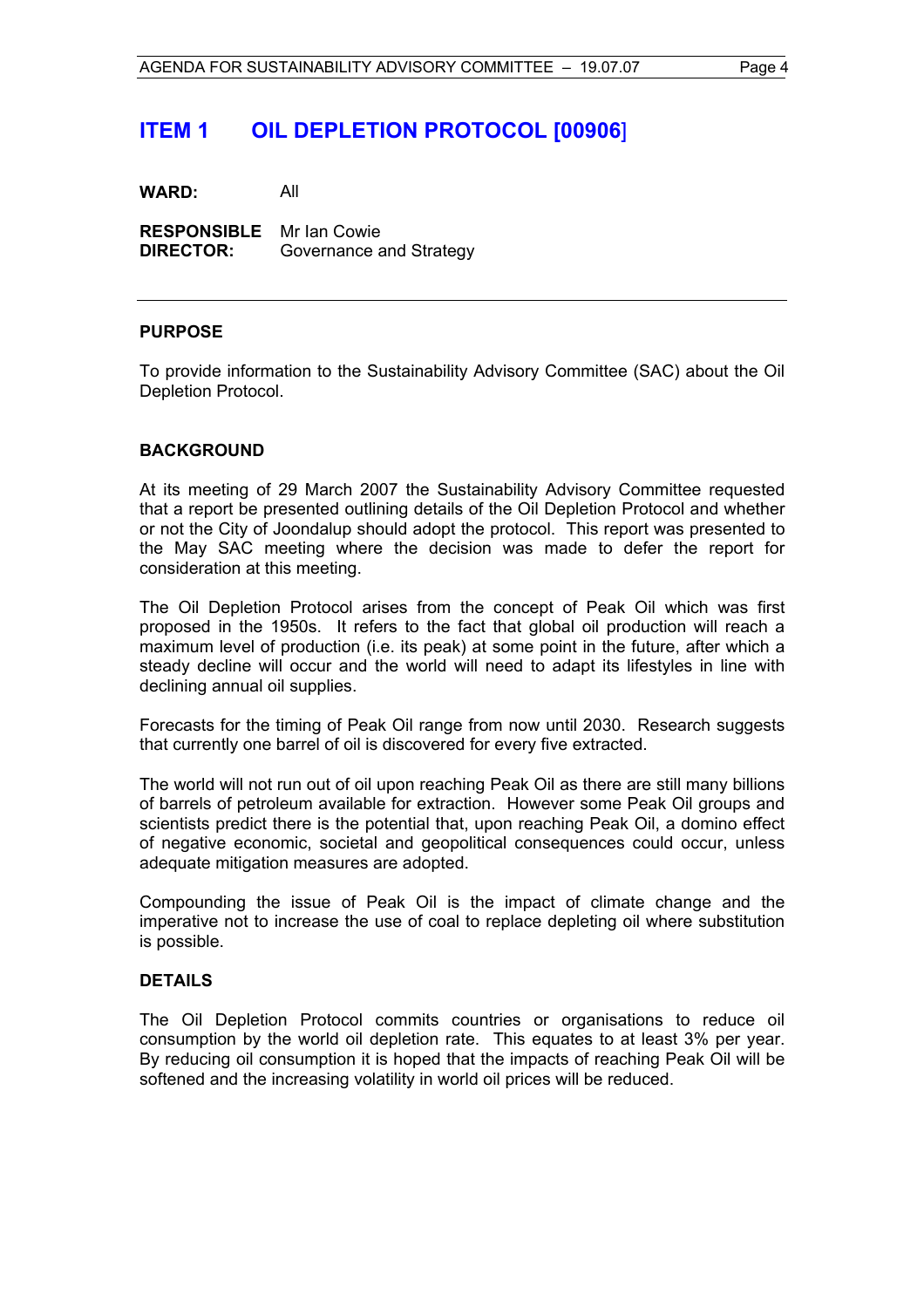It is up to each signatory nation, region or organisation to develop alternative forms of energy to replace the amount of oil energy that has been reduced. As each signatory is unique, different combinations of alternative energy sources or savings will be necessary and conservation measures will vary across nations, regions and organisations.

The concept is for oil extracting countries to progressively reduce their extraction rates in line with their rates of depletion and for oil importing countries to progressively reduce oil imports in line with the worldwide depletion rate. New oil discoveries, if they are proven, would boost the available quota of oil available for use.

The Protocol will have the effect of creating a strong impetus to develop and market more fuel-efficient cars and enhance public transport systems. Technological advances to make large increases in fuel efficiency continue to be made, but at present there is little pressure for the market to take up this technology.

#### **Issues and Options**

The City of Joondalup has been a strong proponent of the sustainable use of resources and many actions have been undertaken to change the way the City does business. The City has already begun to seek fuel efficiencies and consequently, achieve reduced fuel consumption. The main vehicle the City has used to achieve progress in this area is International Council for Local Environment Initiatives (ICLEI's) Cities for Climate Protection program. Through this globally renowned program, the City is achieving progress in reducing not only its energy consumption but also its dependence upon oil.

#### Cities for Climate Protection Program

The City has been participating in the Cities for Climate Protection (CCP) program for over six years. The program is administered by the ICLEI in collaboration with the Australian Greenhouse Office and results in measurable and practical actions to reduce energy consumption (including fuel efficiencies).

The City recognises that in order to meet its target of a 20% reduction in greenhouse gas emissions by 2010, an ongoing commitment to energy reduction measures is required across its corporate operations, as well as the ongoing facilitation of community sector actions. Engagement with the community sector is an integral part of CCP.

Milestone 5 of the CCP program has recently been achieved by the City. This provided the opportunity to monitor, analyse and review the City's progress towards its 20% greenhouse gas emissions reduction target by the year 2010. It was found that emissions had reduced by 8% from the base year.

Council has resolved to continue the City's participation in the CCP program through CCP Plus. It is expected that continued participation will enable further substantial greenhouse gas emission reductions to be achieved by the City.

Some of the initiatives that the City of Joondalup has undertaken include:

• Adoption of the TravelSmart Program to encourage increased use of public transport, walking and cycling.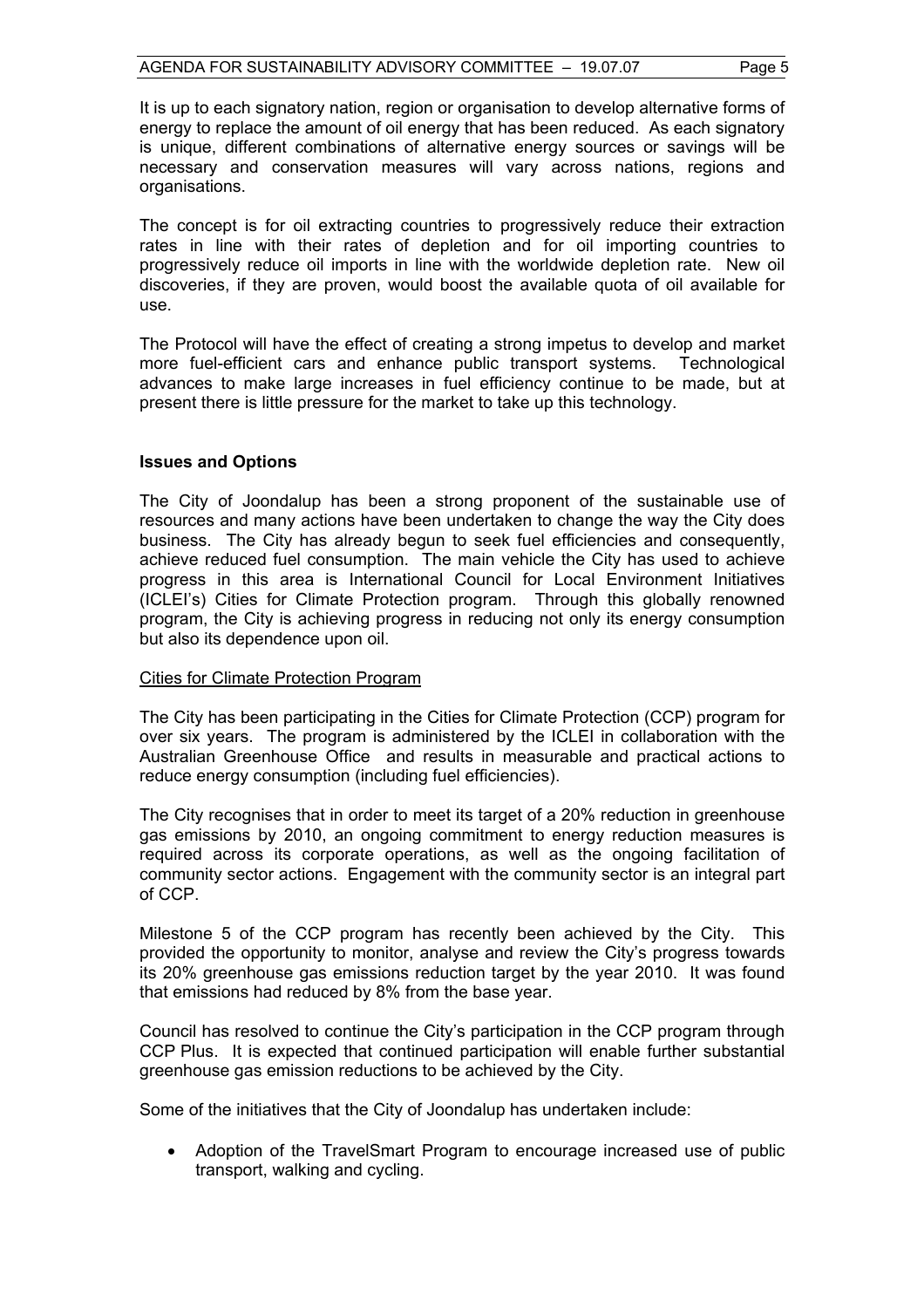- Active encouragement of sustainable transport options for the community, for example the introduction of the CAT bus for inner City travel.
- Reduction in the size of the vehicle fleet
- Purchase of two hybrid cars last year with a further two budgeted for purchase this year
- Purchase of bicycles which are available for staff to use for travel to and from inner City business meetings
- Reduced the size of the Executive fleet
- Creation and ongoing revision and of a Bike Plan
- Geothermal heating for the swimming pool at Craigie Leisure Centre
- Participation in the Carbon Neutral program. (This program means that the City will provide an annual donation to the Western Australian not for profit group – Men of the Trees through its Carbon Neutral program and in return will have an average of 17 trees per vehicle planted across Western Australia. These trees will offset all the carbon emissions being produced by the City of Joondalup vehicle fleet).

The CCP program is based on setting targets and involves regular measuring of the City's progress against those targets. It should be noted that in administering this program there is a significant cost to set up, maintain, collect and analyse data required to meet targets.

The City has the following options:

- 1. Adopt the Oil Depletion Protocol and allocate resources, establish plans and implement systems and processes for implementing the Protocol and measuring progress. Discontinue the CCP program as there would be duplications in undertaking both initiatives.
- 2. Continue to support the ICLEI CCP program to reduce greenhouse gas emissions and not adopt the Oil Depletion Protocol.
- 3. Continue with the ICLEI CCP program but also adopt the Oil Depletion Protocol.

#### **Link to Strategic Plan:**

| The City of Joondalup is environmentally responsible in its activities. | Outcome |  |  |  |  |  |
|-------------------------------------------------------------------------|---------|--|--|--|--|--|
|-------------------------------------------------------------------------|---------|--|--|--|--|--|

Objective : 2.1 To plan and manage our natural resources to ensure environmental sustainability.

Strategies : 3.1.2 Further develop environmentally effective energy-efficient programs.

#### **Legislation – Statutory Provisions:**

Not applicable.

#### **Risk Management Considerations:**

The risk with introducing programs that establish targets is obtaining the resources required to achieve them.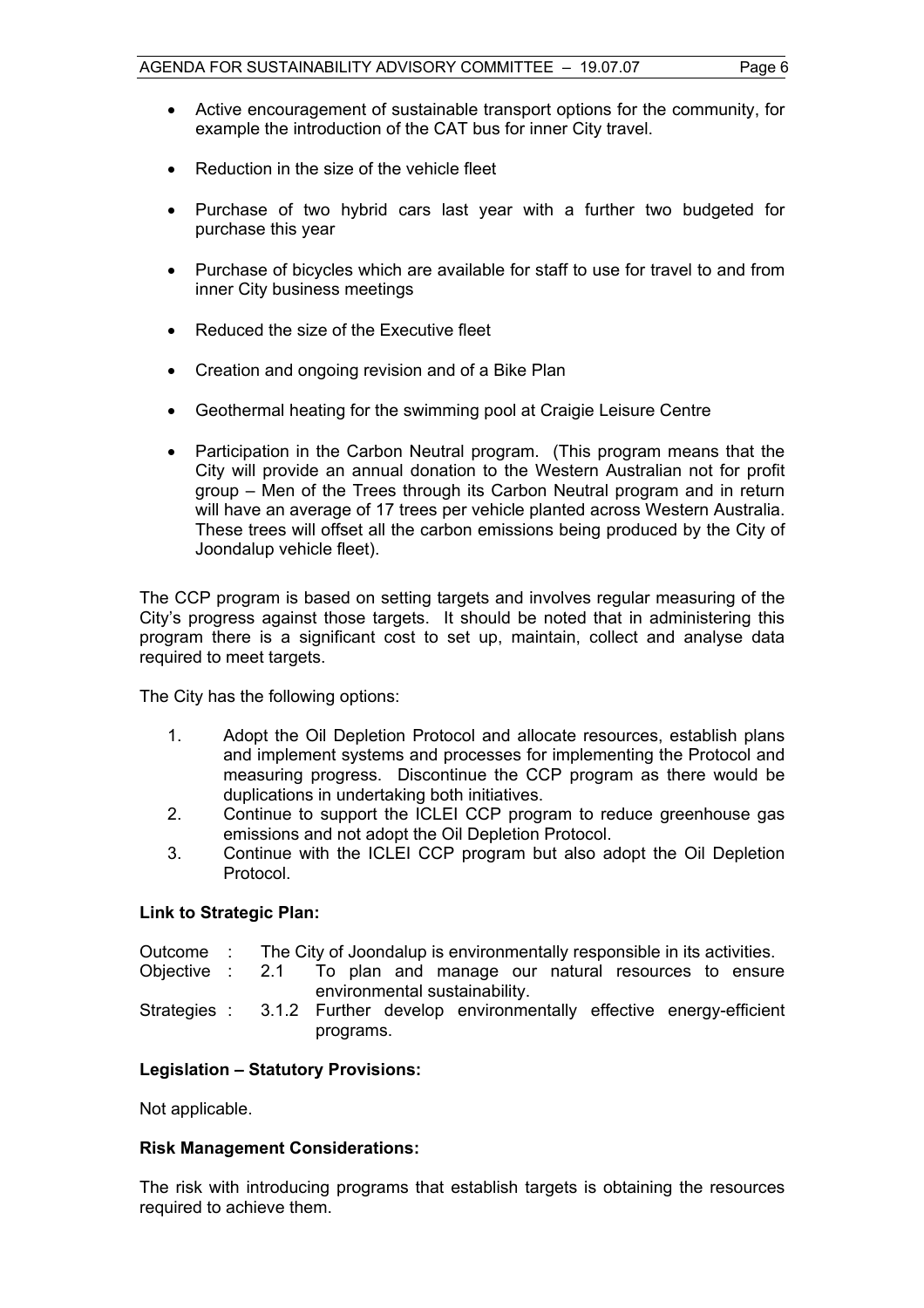#### **Financial/Budget Implications:**

There will be administrative costs in adopting the Protocol and monitoring consumption to achieve targets.

#### **Policy Implications:**

Not applicable.

#### **Regional Significance:**

Not applicable.

#### **Sustainability Implications:**

As energy is one of our most precious resources, good management can achieve improved future sustainability.

#### **Consultation:**

Not applicable.

#### **COMMENT**

Based on what the City is actively doing and achieving in regards to reducing its greenhouse gas emissions and oil consumption and in educating its staff and residents on such matters through the CCP program, it is believed that the City should continue to focus and develop these initiatives.

Given the population growth and subsequent infrastructure development that has occurred between 2000 and 2004, it is encouraging that the 2006 CCP Measures report indicated that the City has achieved a reduction in greenhouse gas emissions of 8%. The City's recycling of plant debris was a major contributor to the 2004 corporate greenhouse gas abatement, highlighting the importance of this initiative.

#### **ATTACHMENTS**

Not applicable.

#### **VOTING REQUIREMENTS**

Simple majority

#### **RECOMMENDATION**

**That the Sustainability Advisory Committee NOTES this report on the Oil Depletion Protocol and RECOMMENDS to Council that the City continues with its participation in the ICLEI CCP Plus program.**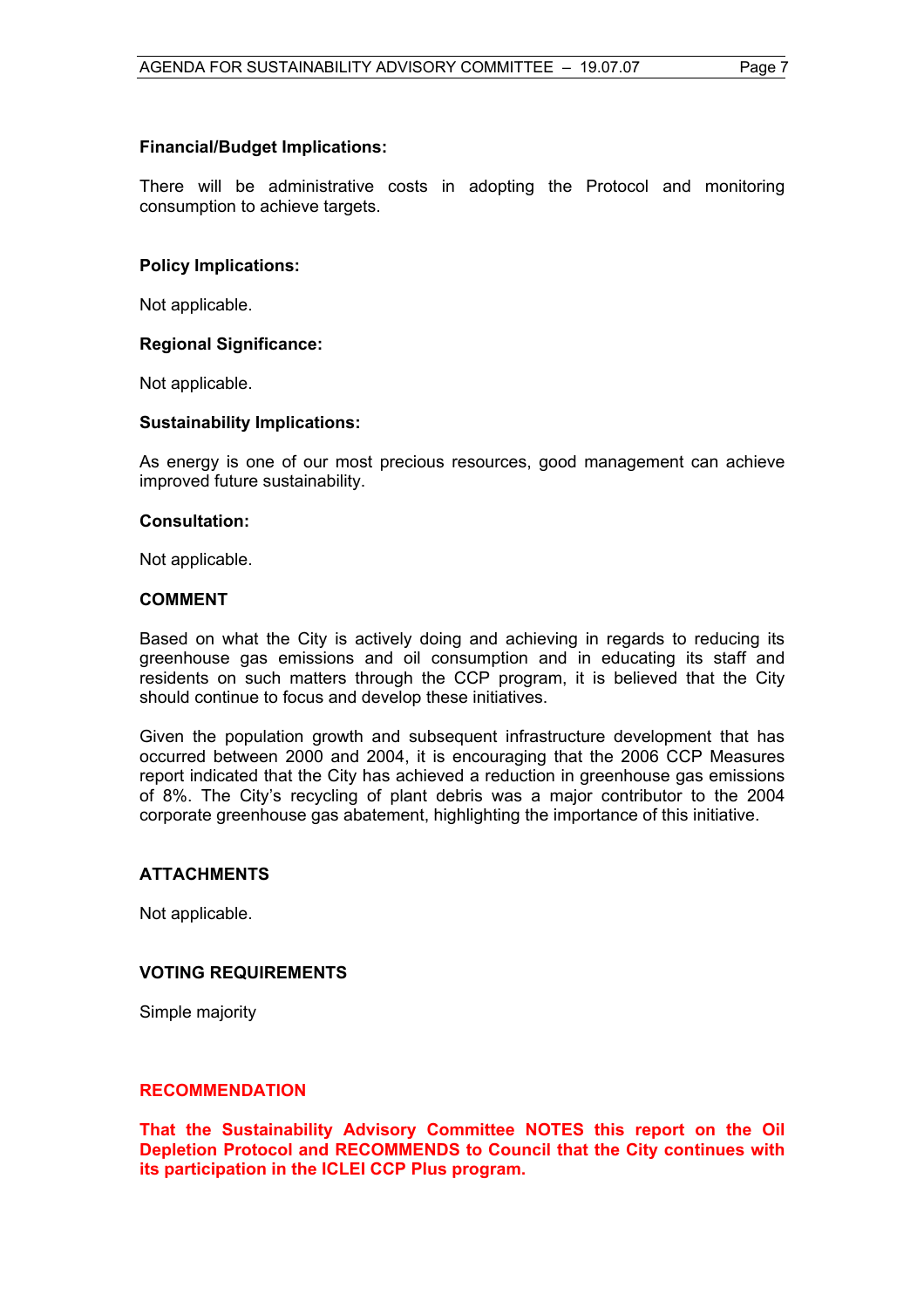## **ITEM 2 SUSTAINABILITY PROJECTS [00906]**

**WARD:** All

**RESPONSIBLE** Mr Ian Cowie **DIRECTOR:** Governance and Strategy

#### **PURPOSE/ EXECUTIVE SUMMARY**

To seek advice from the Sustainability Advisory Committee (SAC) on suitable sustainability projects for Council's consideration.

#### **DETAILS**

At the Council Meeting held on 19 June 2007 the following motion was carried:

- "1 Council SEEKS ADVICE from the Conservation Advisory Committee, the Sustainability Advisory Committee and the Seniors Interests Advisory Committee about projects, which could enhance the City's economic, social and environmental sustainability
- 2 Once projects are identified, it is REQUESTED that the Chief Executive Officer prepare reports on the issues for further consideration by the relevant advisory committee before referral on to Council."

#### **Issues and options:**

The SAC has considered many issues since its inception and the following is an overview of some of those topics, which may assist the committee in its deliberations in addressing its request from Council.

- Key Performance Indicators for Sustainability
- Sustainable Vehicle Fleets
- Acid Sulphate Soils
- Public Participation
- Resource Recovery
- Sustainability Assessment in Council Reporting
- State of Environment Reporting
- Water Usage at City of Joondalup
- ICLEI Water Campaign
- ICLEI TBL capacity building program
- **Water Grants**
- Peak Oil
- Grey Water
- Bike Plan
- Rainwater Tanks

Sustainability topics that have currency and have not been previously considered by the SAC may include: -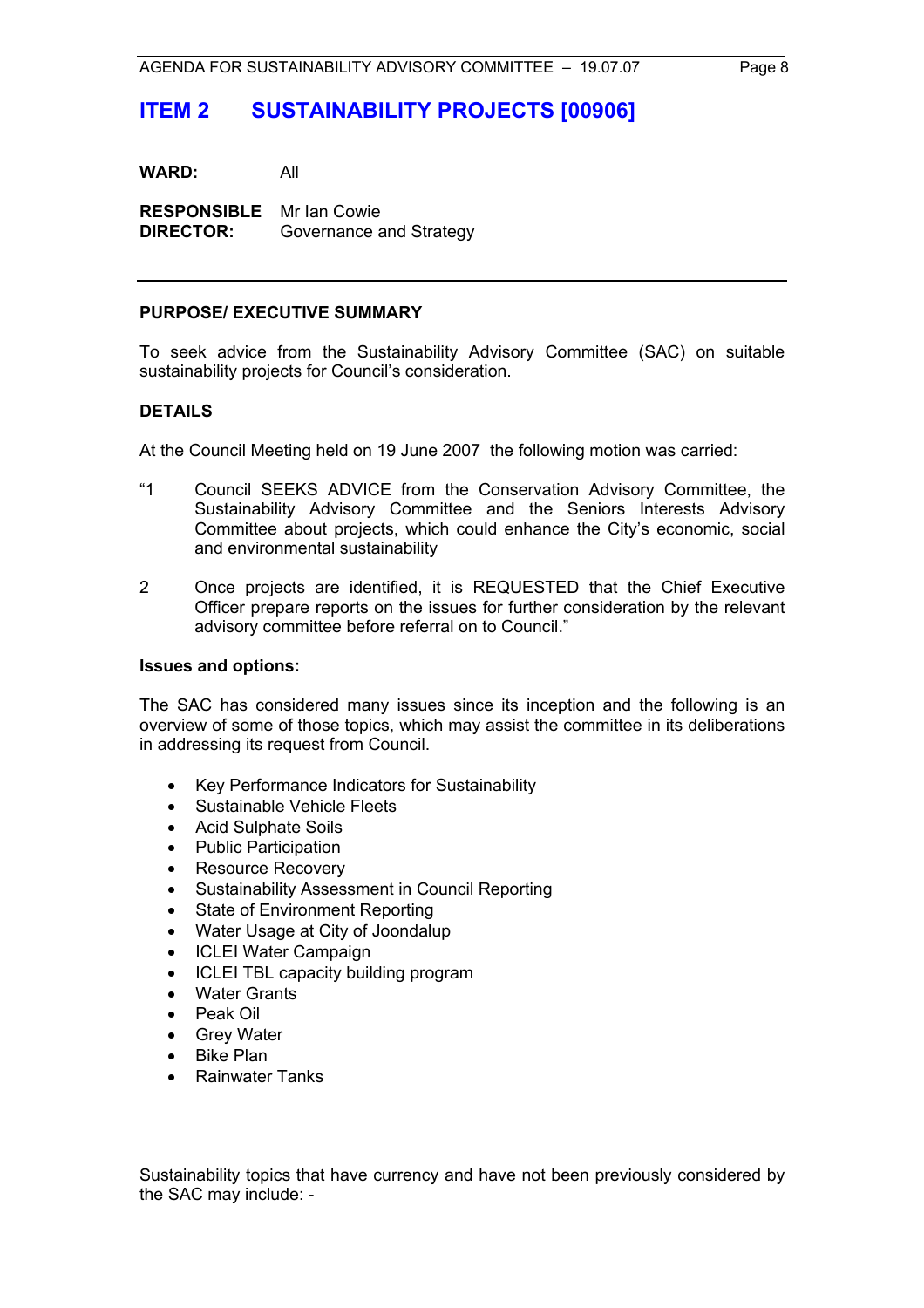- Climate change
- Carbon trading
- Social sustainability
- Cultural sustainability
- Health and wellbeing
- Economic sustainability
- Integrated transport
- Environmental risk planning
- Community capacity building

#### **Link to Strategic Plan:**

The City's vision is to be a sustainable City and community.

#### **Legislation – Statutory Provisions:**

Not applicable.

#### **Risk Management Considerations:**

Not applicable

#### **Financial/Budget Implications:**

Not applicable

#### **Policy Implications:**

Sustainability is guided by Council Policy 1.3 and City Policy 5.4.

#### **Regional Significance:**

Not applicable

#### **Sustainability Implications:**

Not applicable.

#### **Consultation:**

Not applicable

#### **COMMENT**

The SAC during its deliberation may wish to seek advice from officers with respect to projects and plans currently being undertaken by the City to minimise the potential for duplication.

#### **ATTACHMENTS**

Nil

#### **VOTING REQUIREMENTS**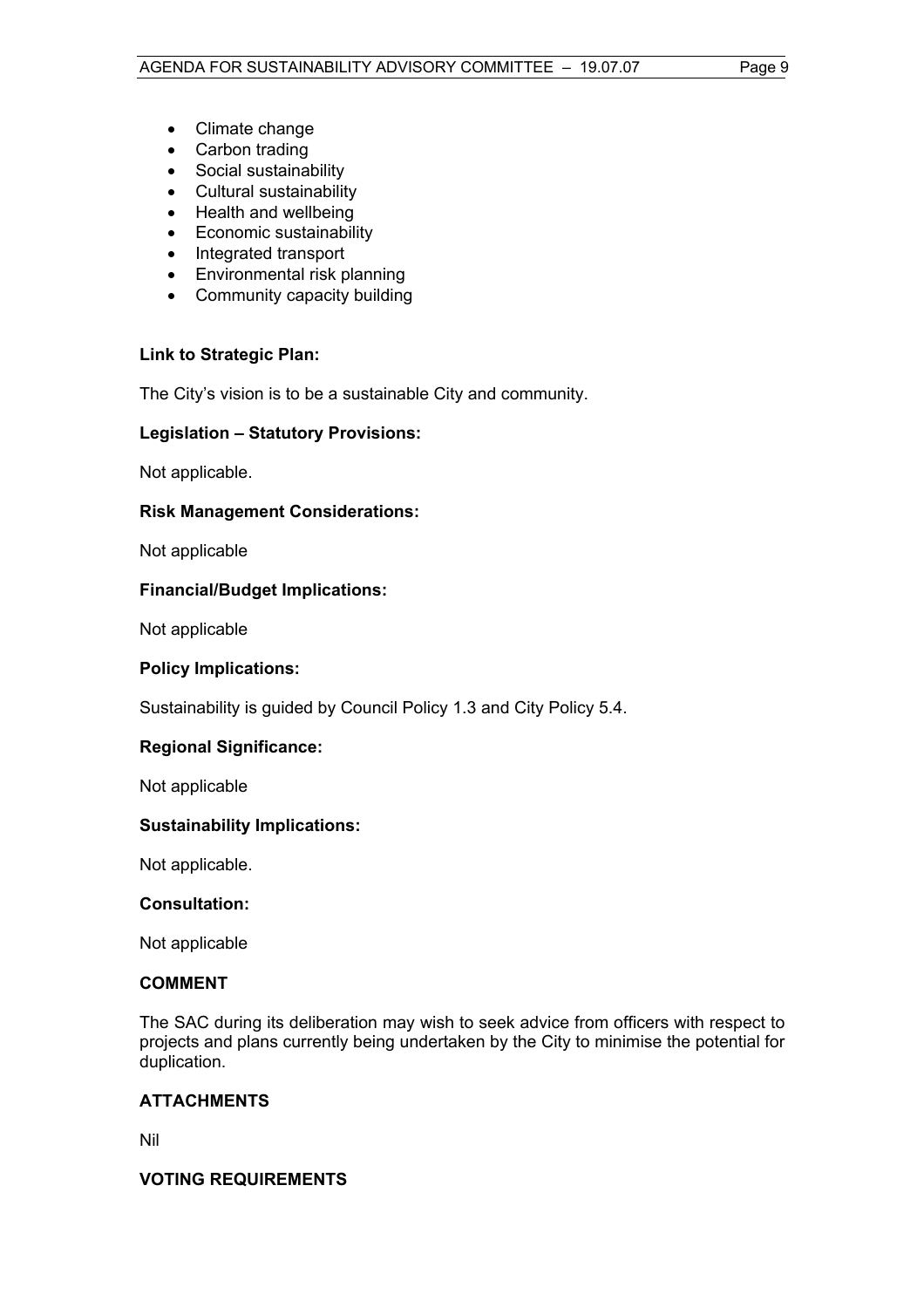Simple majority

#### **RECOMMENDATION**

**That the Sustainability Advisory Committee SELECTS potential sustainability projects for further reporting.**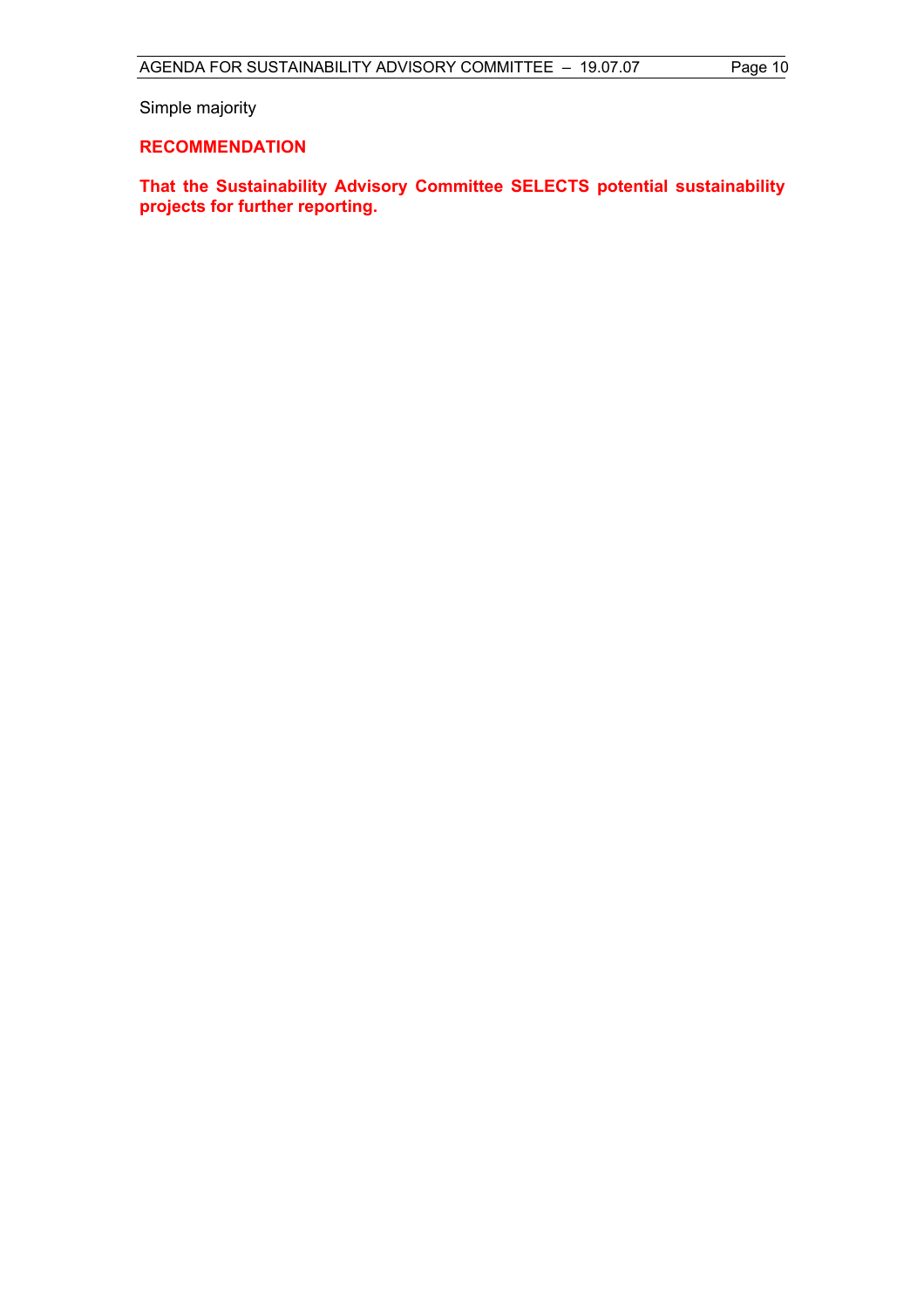### **ITEM 3 CITY OF JOONDALUP ENVIRONMENT PLAN 2007- 2011 [28601] [00906]**

**WARD:** All

**RESPONSIBLE** Mr Ian Cowie **DIRECTOR:** Governance and Strategy

#### **PURPOSE**

For the Sustainability Advisory Committee (SAC) to review the Draft City of Joondalup Environment Plan 2007-2011 and provide advice and comments on the Plan for consideration by Council.

#### **EXECUTIVE SUMMARY**

This report provides information on the Draft City of Joondalup Environment Plan.

It is recommended that SAC provide advice and comments on the Plan for consideration by Council.

#### **BACKGROUND**

At its meeting on 22 May 2007, Council resolved *(CJ085-05/07 refers)*, to:

*"REQUESTS the City's Conservation Advisory Committee and Sustainability Advisory Committee to review the Draft City of Joondalup Environment Plan 2007-2011 and provide advice and comment on the Draft Plan to Council".* 

This report seeks to address the request outlined in the abovementioned recommendation.

#### **DETAILS**

Development of the City of Joondalup Environment Plan began in early November of 2006. The development process included:

- General research of similar Plans adopted by other local governments
- Development of a structure for the Plan
- Preliminary meetings with relevant Business Unit Managers to obtain ideas that would inform the eventual content of the Plan, on a cross-organisational basis
- Development of draft actions and strategies for inclusion in the Plan
- The facilitation of an "Environment Plan Workshop" with attendance of staff across the organisation to comment upon the aforementioned actions and strategies
- Continued liaison with staff after the workshop to assist in revising the Plan's actions and strategies
- Drafting of the Plan
- Consideration of the Draft Plan at the March Council Strategy Session
- Amendments made to the Draft Plan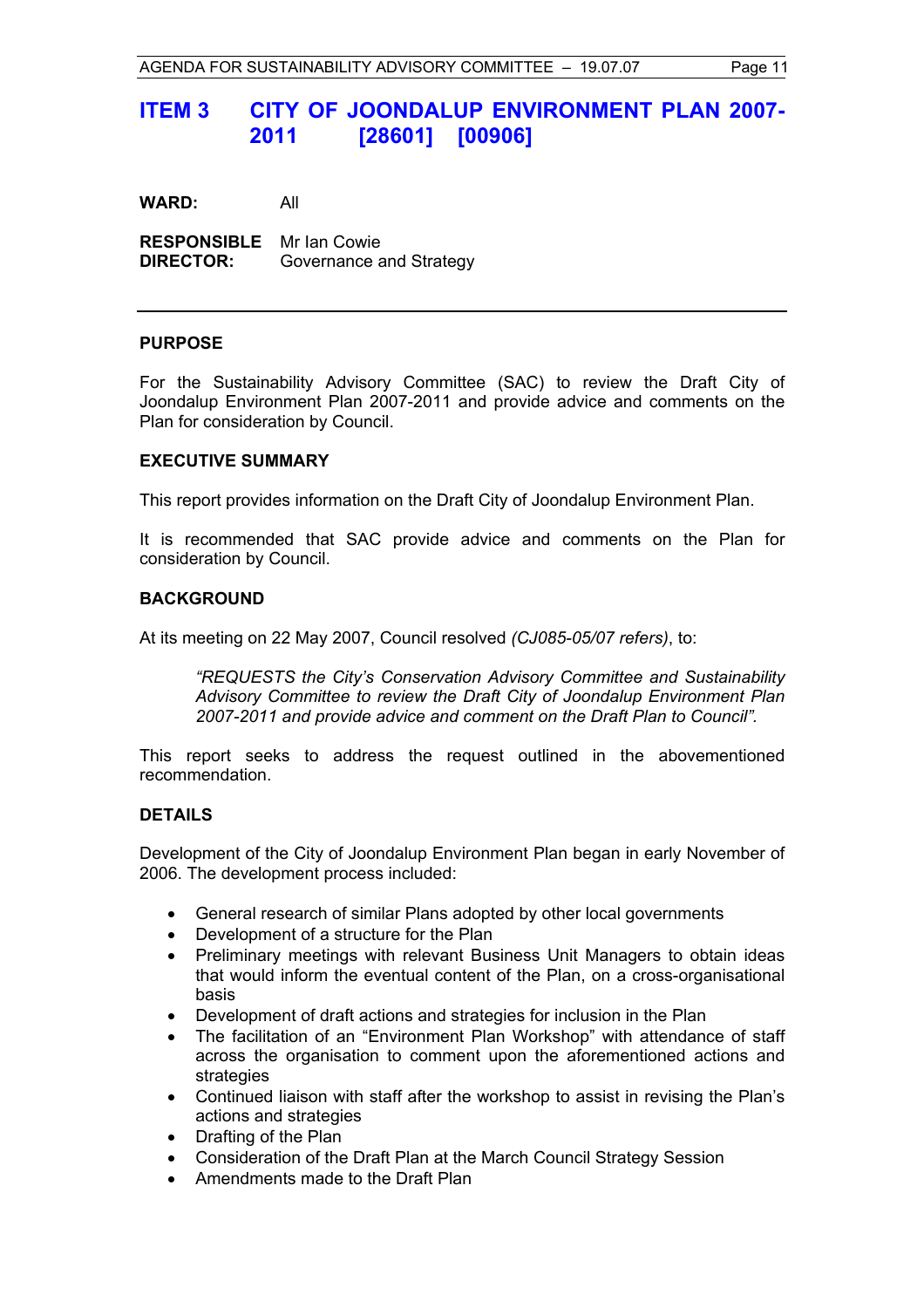The final draft of the Environment Plan considers the five focus areas of land, water, air quality, biodiversity and waste management over a four-year span. Each focus area includes an overarching objective, introductory comments and an outline of previous achievements, actions and strategies table and an additional table that summarises significant strategic objectives across the spheres of Government.

Four assumptions are used to underpin the actions and strategies contained in the focus area tables of the Plan. These assumptions relate to the themes of: partnerships, education, regular reviews and effective implementation. The key environmental project for the City, (the construction of a Yellagonga Regional Park Environment Centre), encompasses all four of these assumptions and seeks to represent a pinnacle for environmental achievement within the Environment Plan.

The City's Sustainability Policy 5-4 will guide the implementation of the Plan and a review schedule and reporting mechanism is incorporated as the Plan's conclusion.

#### **Link to Strategic Plan:**

Key Focus Area: Caring for the Environment

Outcome : The City of Joondalup is environmentally responsible in its activities.

Objectives : 2.1: To plan and manage our natural resources to ensure environmental sustainability.

 2.2: To manage waste effectively and efficiently in alignment with environmentally sustainable principles.

#### **Legislation – Statutory Provisions:**

Not applicable.

#### **Risk Management Considerations:**

Not applicable.

#### **Financial/Budget Implications:**

Not applicable.

#### **Policy Implications:**

The City's policies relating to the environment will need to be reviewed following the implementation of the Environment Plan, to ensure consistency.

#### **Regional Significance:**

Many regional partnerships will be developed or reinforced through the Environment Plan's implementation.

#### **Sustainability Implications:**

The Environment Plan will assist in providing an overarching framework for specific City environmental strategies and actions with the aim of ensuring environmentally sustainable management of the City's natural assets.

#### **Consultation:**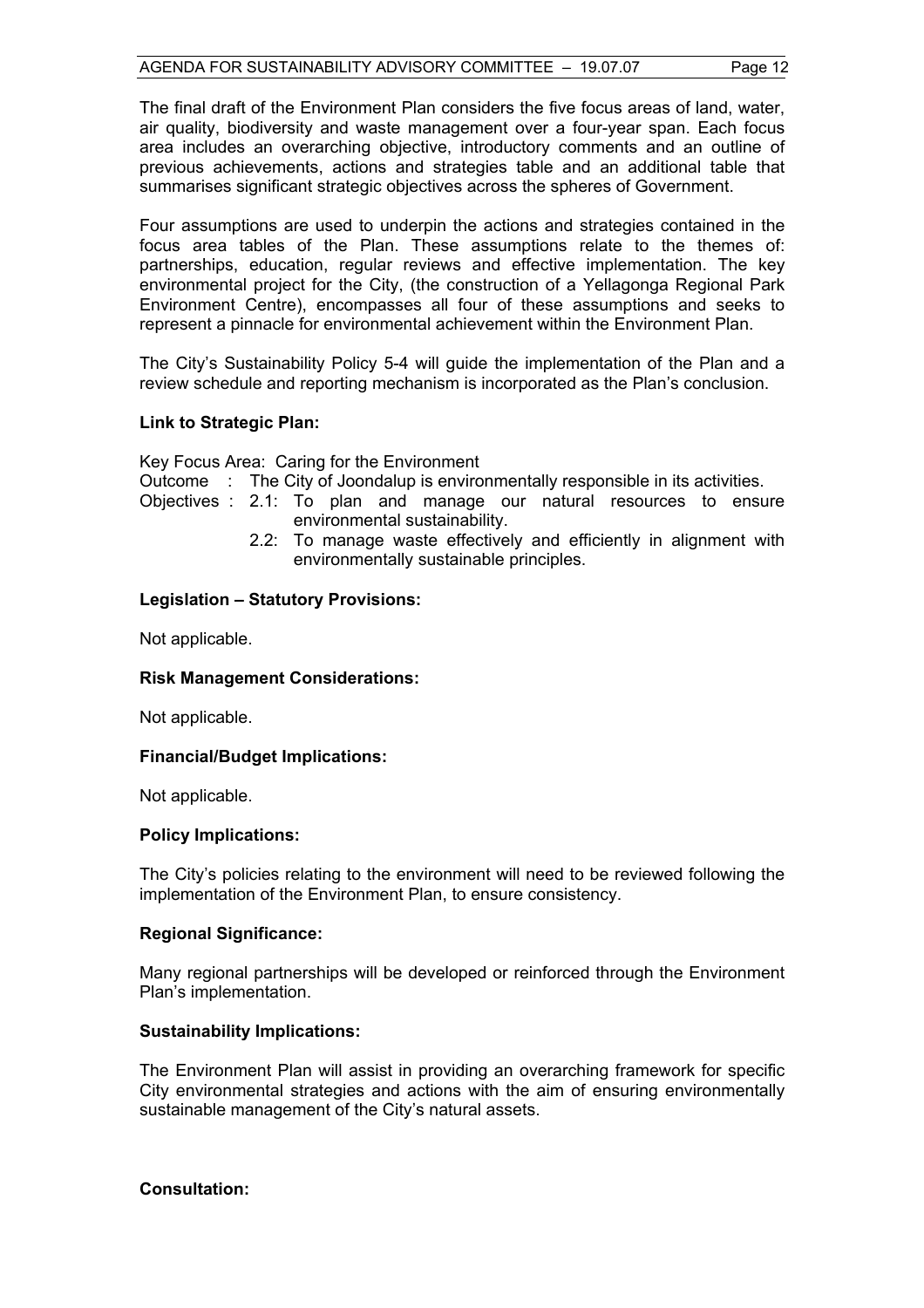It is proposed that the Draft Plan be considered by CAC and SAC, as the City's advisory committees with a specific interest in environmental issues, before being formally adopted by Council.

#### **COMMENT**

Not Applicable.

#### **ATTACHMENTS**

Attachment 1 Draft City of Joondalup Environment Plan 2007-2011.

#### **VOTING REQUIREMENTS**

Simple Majority.

#### **RECOMMENDATION**

**That the Sustainability Advisory Committee provides advice and comment on the Draft City of Joondalup Environment Plan 2007-2011 to Council.**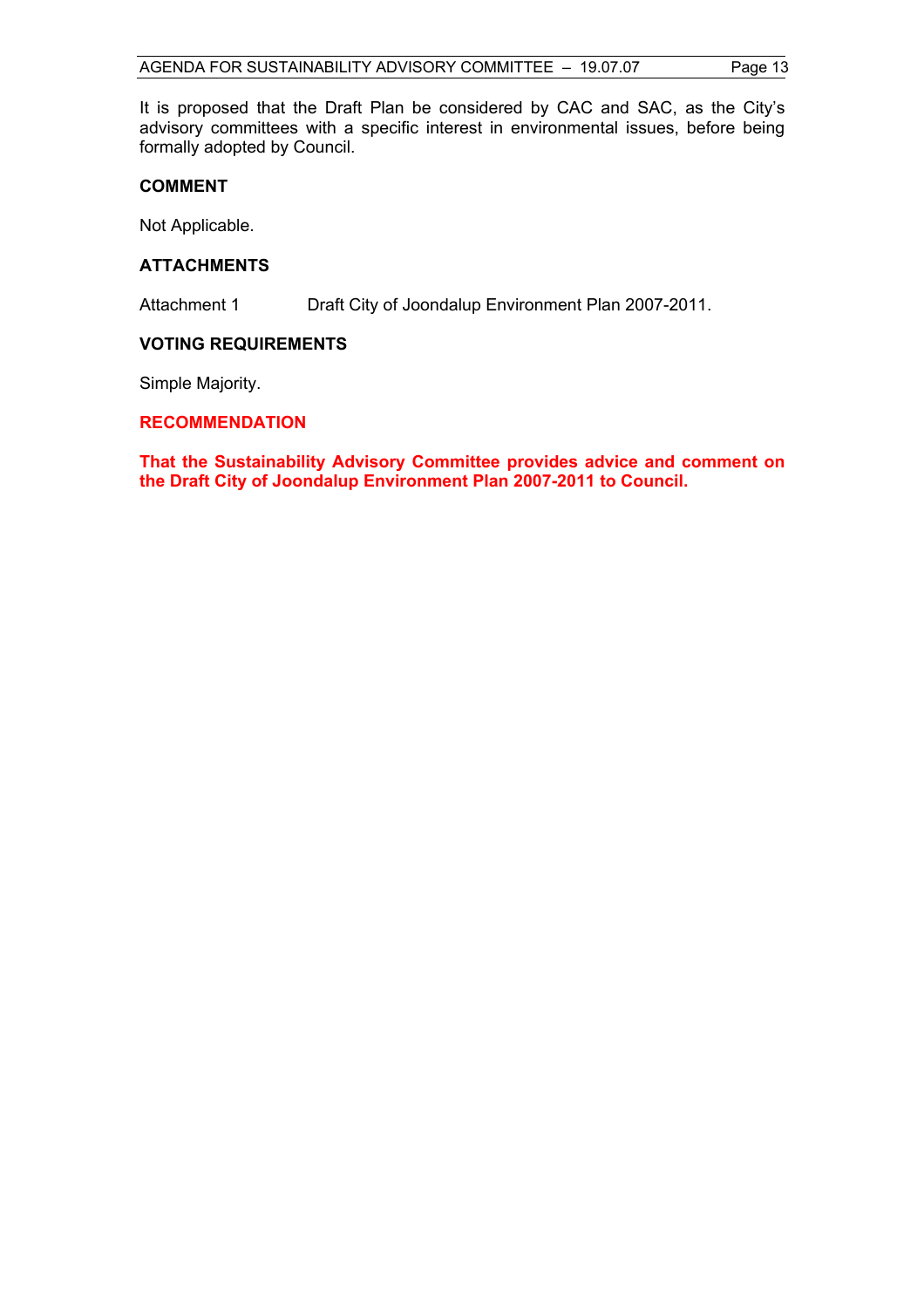### **ITEM 4 INTRODUCTION OF FIVE STAR PLUS [00906**]

**WARD:** All

**RESPONSIBLE** Ian Cowie **DIRECTOR:** Governance and Strategy

#### **PURPOSE**

To provide information to the Sustainability Advisory Committee (SAC) on the recent introduction of new energy and water efficiency codes known as Five Star Plus.

#### **EXECUTIVE SUMMARY**

This report provides information on the new building initiative, Five Star Plus.

It is recommended that the SAC notes this report.

#### **BACKGROUND**

At its meeting on 24 May 2007 the SAC requested that a report on the new energy and water codes be presented to a future meeting.

#### **DETAILS**

In May 2007 the Minister for Housing and Works, Michelle Roberts announced that new energy and water codes known as Five Star Plus would apply to all new houses approved for construction after 1 September 2007.

Five Star Plus is a new standard for sustainable housing in Western Australia that will improve water and energy efficiency in homes. It is based around two new codes: the Water Use in Houses Code and the Energy Use in Houses Code (see attachment 1).

The first stage of Five Star Plus will see new requirements for low-greenhouse hot water systems and a range of water efficiency measures including;

- Solar, five star rated gas or heat pump hot water systems
- Water efficient shower heads
- Water efficient tap fittings in all kitchen sinks, bathroom vanities and basins
- Water efficient dual flush toilets
- Pool blankets for all new swimming pools.

The second stage of Five Star Plus will be introduced in 2008 and will require house designs that provide for the later addition of water supplies and grey water diversion systems.

It has been estimated that integrating Stage One Five Star Plus requirements into a house design would add less than \$1000 to construction costs. Those building new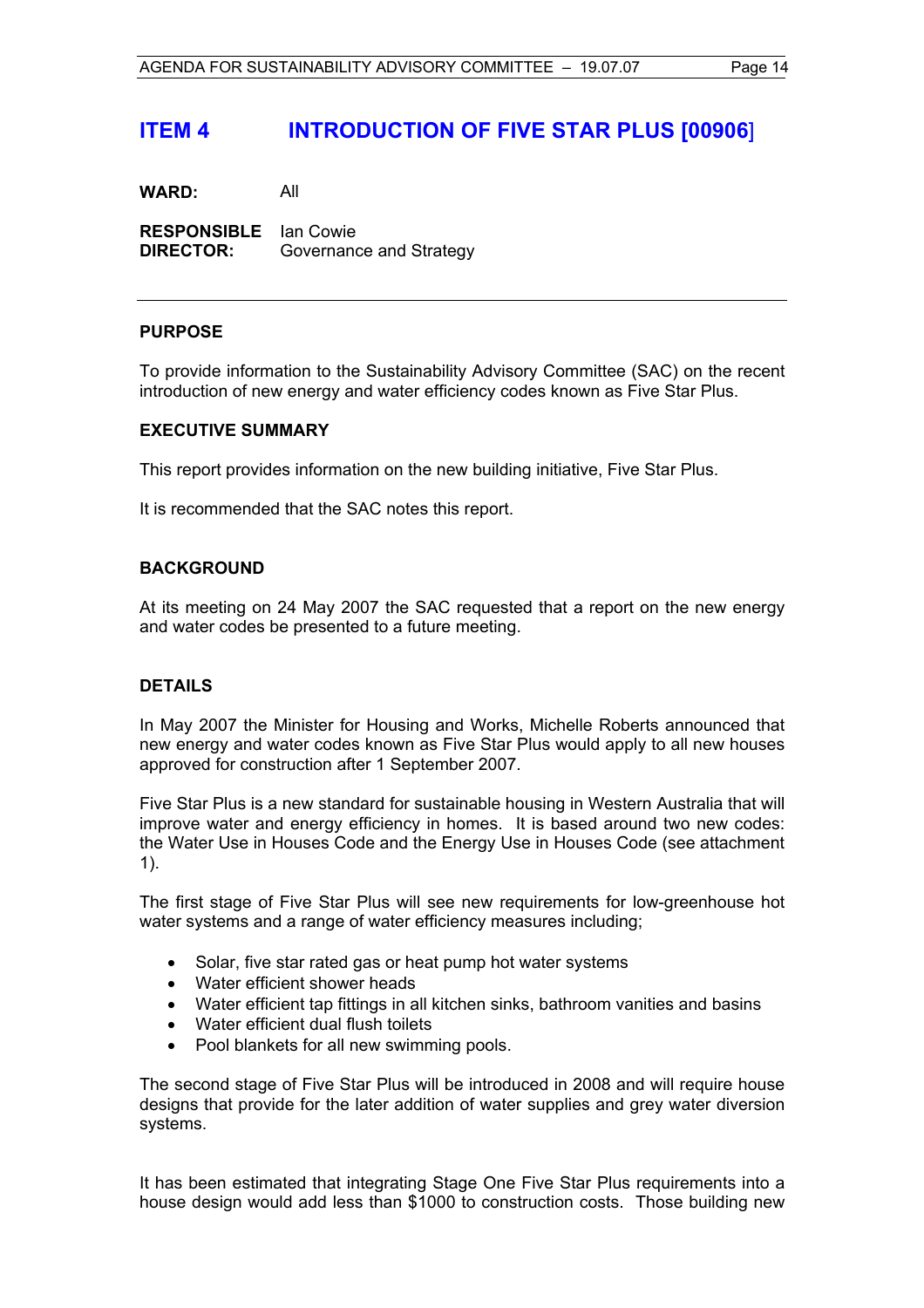houses should be able to offset these costs with ongoing savings in water and energy bills of up to \$750 per year.

Existing home owners do not need to comply with Five Star Plus, however householders can use the Codes to improve the energy efficiency in their home through their choice of appliances such as solar hot water systems, 5 star rated gas hot water systems and water saving shower heads.

#### **Link to Strategic Plan:**

Outcome: The City of Joondalup is environmentally responsible in its activities.

- Objective: 2.1 To plan and manage our natural resources to ensure environmental sustainability.
- Strategies: 3.1.2 Further develop environmentally effective energy-efficient programs.

Outcome: The City of Joondalup has well-maintained assets and built environment.

- Objective: 3.1 To develop and maintain the City of Joondalup's assets and built environment.
- Strategy: 3.1.2 Facilitate the safe design, construction and approval of all buildings and facilities within the City of Joondalup.

#### **Legislation – Statutory Provisions:**

Not applicable.

#### **Risk Management Considerations:**

Not applicable.

#### **Financial/Budget Implications:**

Not applicable.

#### **Policy Implications:**

Not applicable.

#### **Regional Significance:**

The Five Star Plus building initiative will apply to all new houses in Western Australia.

#### **Sustainability Implications:**

As water and energy are two of our most precious resources, good management of both can achieve improved future sustainability.

#### **Consultation:**

Frequently asked questions in relation to Five Star Plus are attached as attachment 2 to this report while attachment 3 provides information on Five Star Plus housing.

#### **COMMENT**

Nil.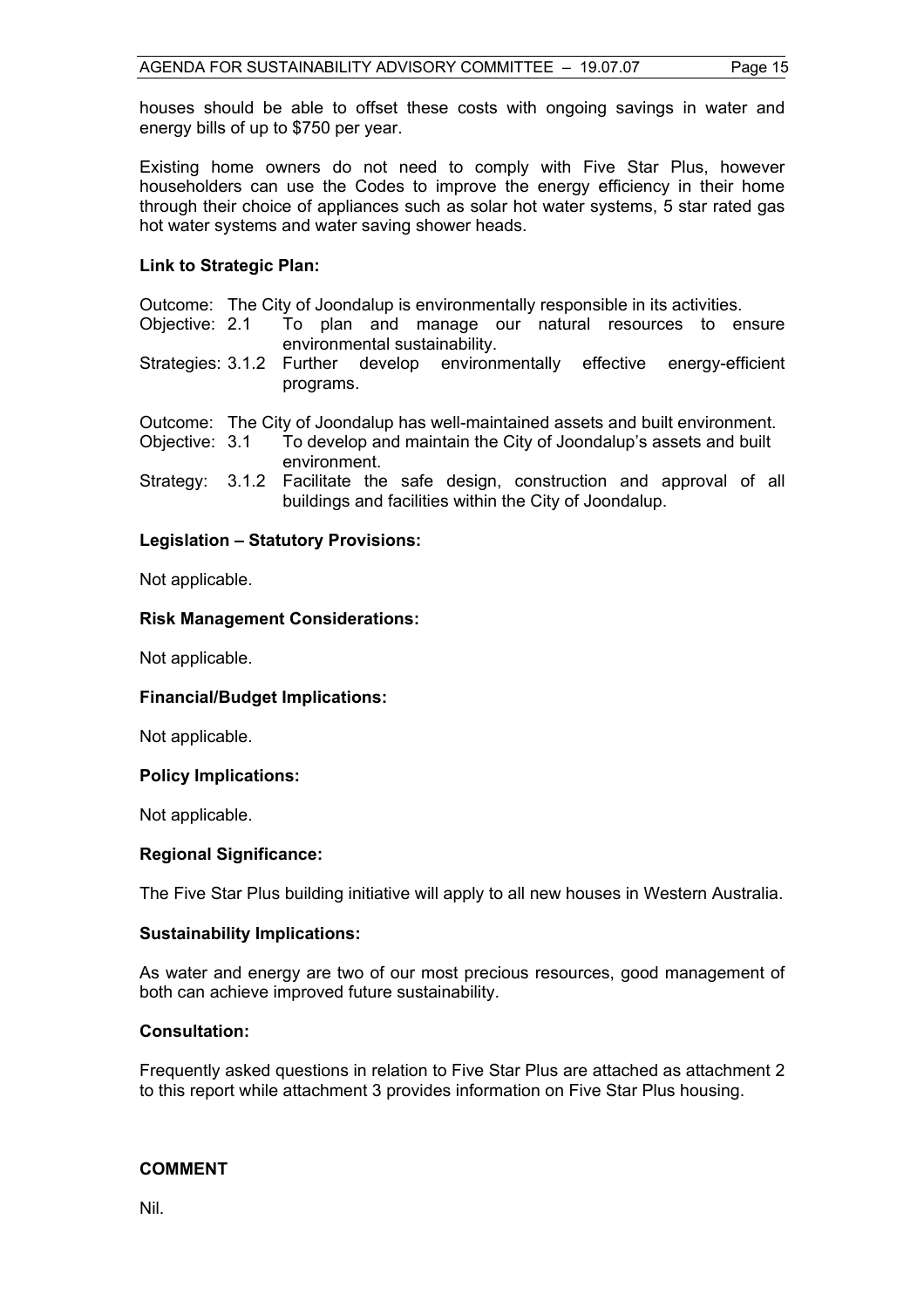#### **ATTACHMENTS**

Attachment 1 Five Star Plus Energy Use in Houses Code, Water Use in Houses Code

Attachment 2 Five Star Plus Frequently Asked Questions

Attachment 3 Five Star Plus Build a better future with a 5 Star house

#### **VOTING REQUIREMENTS**

Simple majority.

#### **RECOMMENDATION**

**That the Sustainability Advisory Committee NOTES the report on the new energy and water codes.**